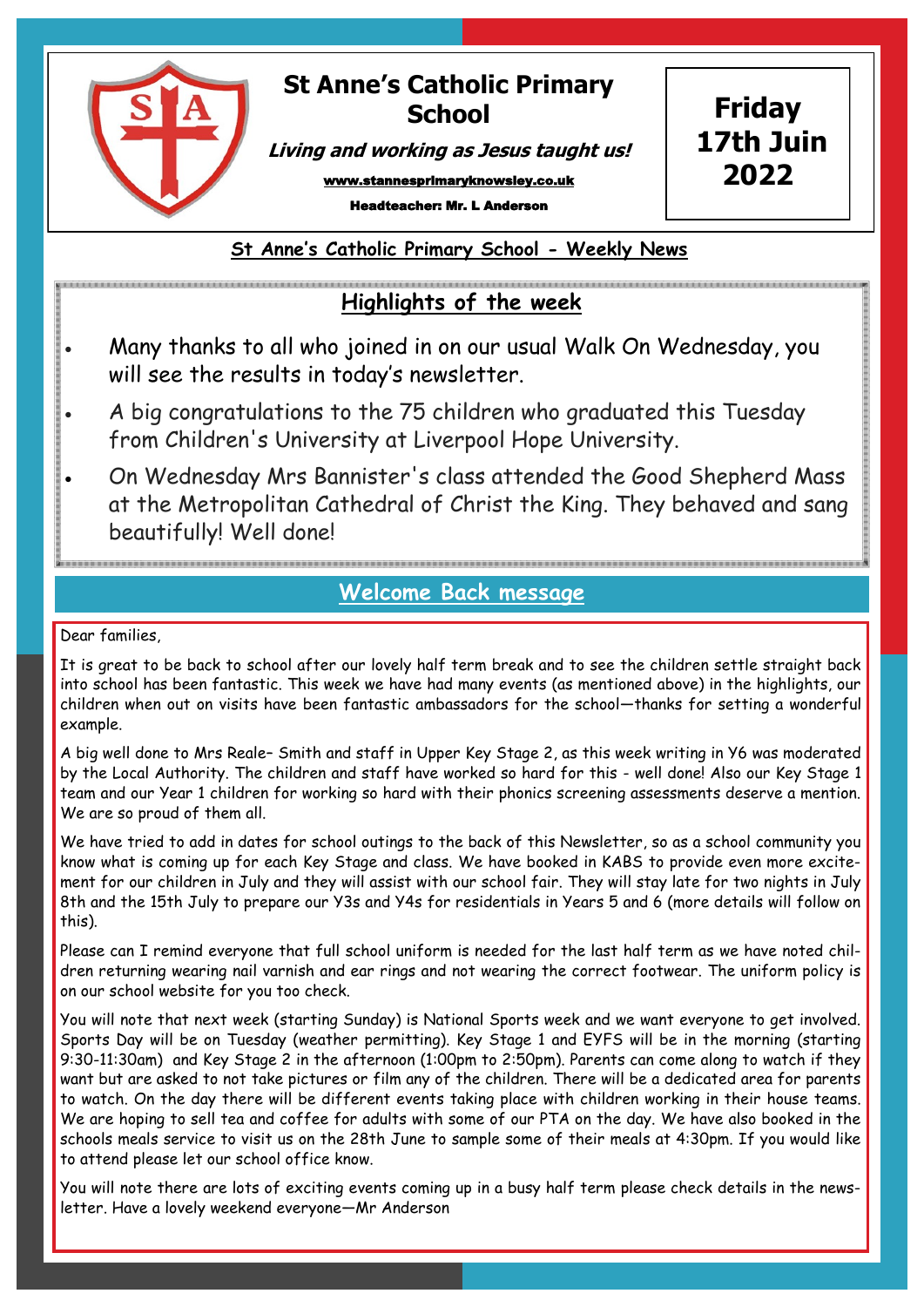### **Attendance**

| <b>Weekly Attendance</b>          |       |
|-----------------------------------|-------|
| Wales - Mrs Henesy                | 90.3% |
| Scotland – Miss Hodgson           | 83%   |
| Bumblebees - Miss Doran           | 98.1% |
| Dragonflies – Miss Williams       | 85.3% |
| Ladybirds – Miss Frodsham         | 83%   |
| Year 3 – Miss Barton/Miss Newport | 97.6% |
| Year 4/3 – Mis Howarth            | 86.2% |
| Year 4 – Mrs Bannister            | 87.1% |
| Year 5 – Mrs Williams             | 98.2% |
| Year 6/5 – Mrs Reale – Smith      | 95.7% |
| Year 6 – Miss Hodgkiss            | 88.4% |

Attendance is vital for our children to achieve in many ways.

**Our school target is 97%** Green met the target or exceeded, Yellow just below , Red below. **Our overall school percentage this week is: 90.2%** 

**Lates**

Please remember that our school gates close at **8:50am**. Children arriving after this time are missing out on vital learning. Please ensure your child arrives between 8:40—8:50am. Children who are regularly late miss key elements of learning, which when built up over a long period, gaps in certain areas are noted. Thanks for your support in ensuring your child is in school for **8:50am**.

#### **Important Message for Year 1 Families**

Thanks to all our families for assisting with preparing our children for their Year 1 phonics check this week.

#### **Reception 2022-2023**

We have an induction meeting at 5pm on Monday 20th June in our school hall where we will be sharing information about our EYFS for our new reception classes.

#### **Nursery 2022-2023 and Nursery 2023-2024**

We have allocated our last few places for nursery today and places will be allocated as per admissions policy by Monday 20th June. There will be an induction meeting for our new nursery parents week beginning 27th June (this date will be confirmed next week). For our nursery intake 2023-2024 it is so important that your child is baptised in the catholic faith.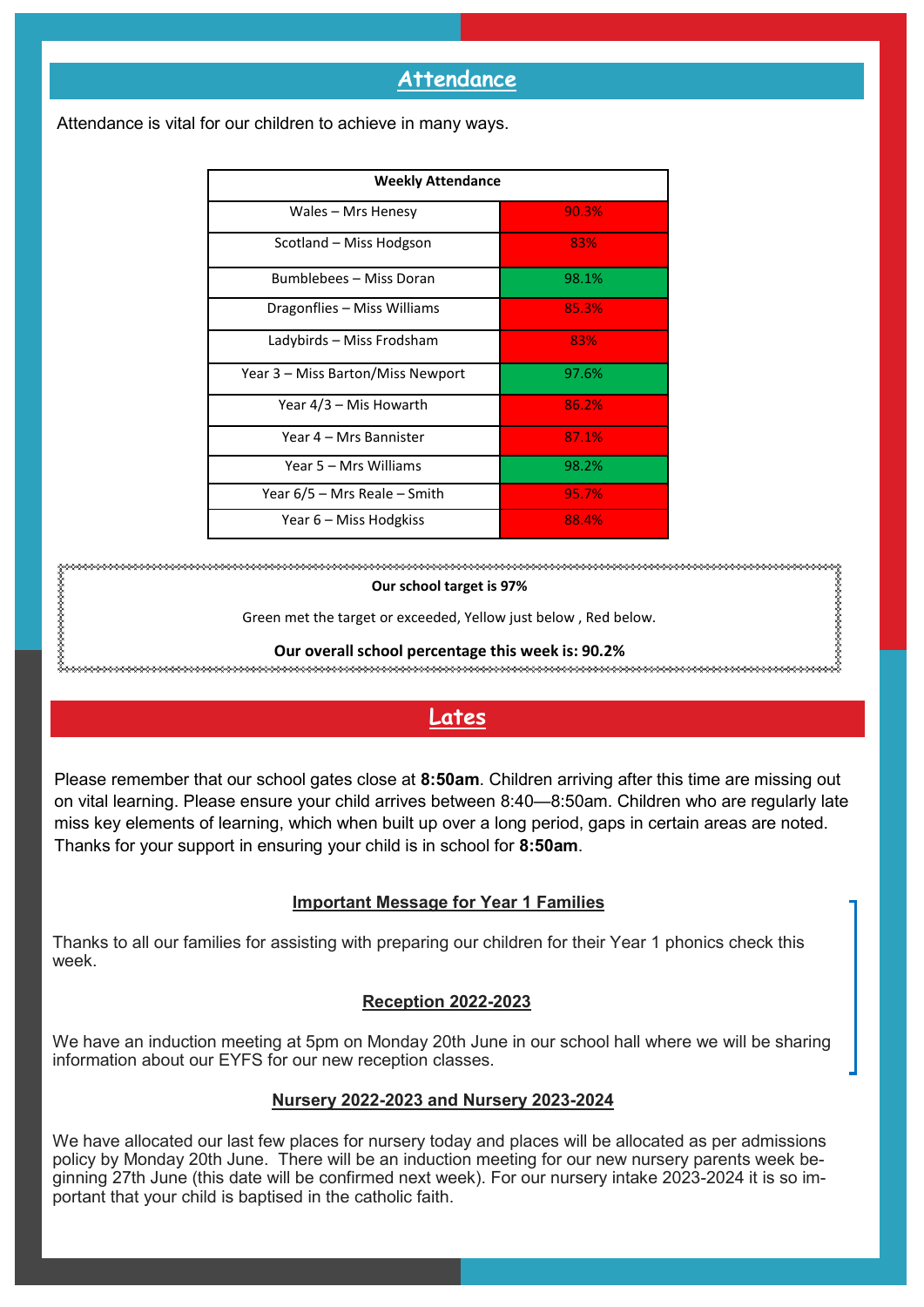## **Bake Off**



St Anne's Catholic Primary School Bake Off is back for another Year!

This Year the theme of your bake will be 'Platinum Jubilee'.

On Friday 1st July we will hold our Bake Off event, and our judges will decide which class will be crowned this years champions.

Your design criteria is as follows:

- One bake will be presented by each class
- It will be 'Platinum Jubilee' themed
- It can be sweet or savoury

 $\sigma$ 

At least one element must be baked



Good Luck!



15<sup>th</sup> June 2022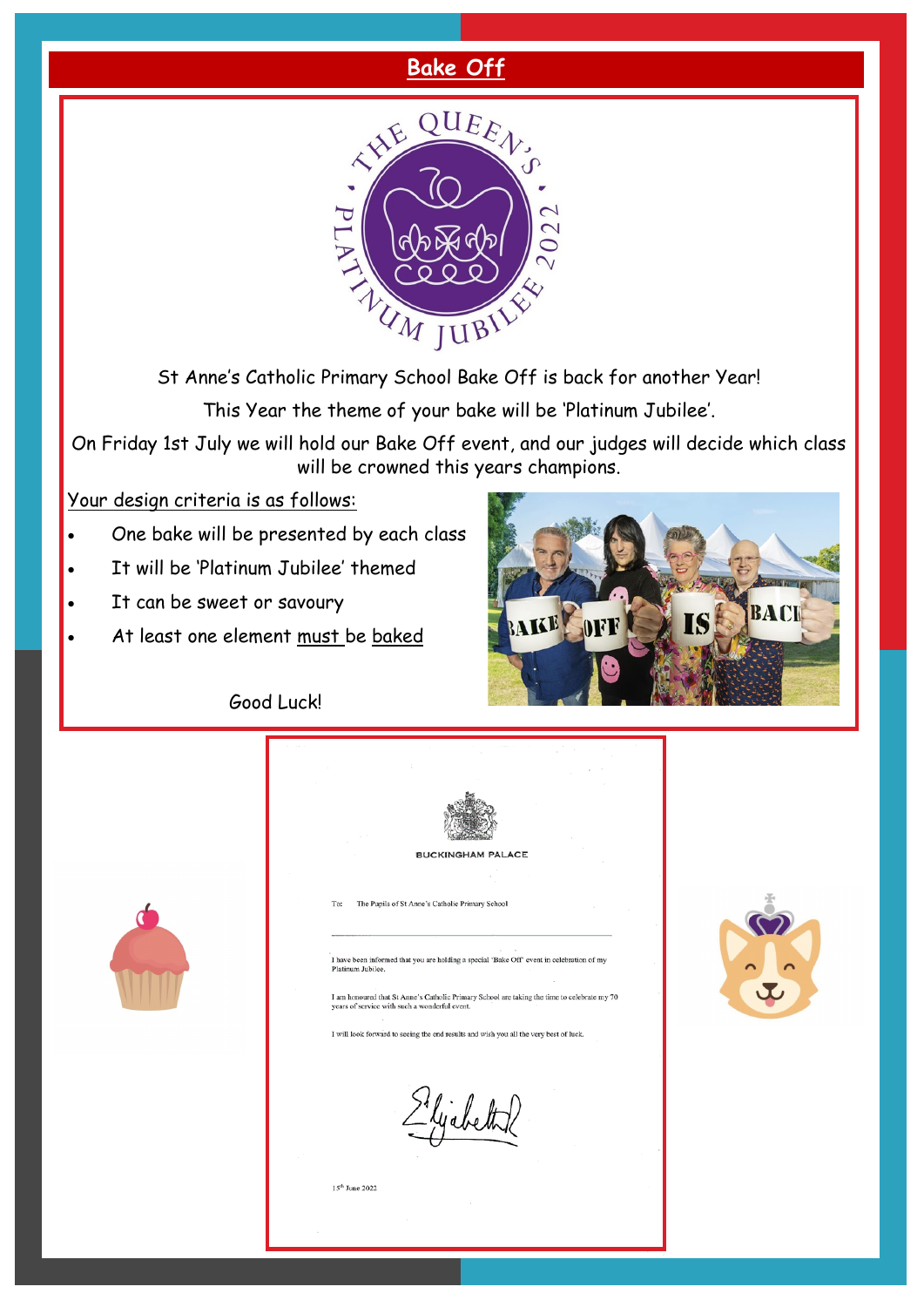## **Extra Curricular Activities Offer**

The following after school clubs are on offer.

| Day       | Club                                                                | <u> Year Group</u>             | Time                                     |
|-----------|---------------------------------------------------------------------|--------------------------------|------------------------------------------|
| Monday    | Girls Football                                                      | Years 3, 4, 5, 6               | $3-4pm$                                  |
| Tuesday   | Multi skills<br>Good Grub Club<br>Good Grub Club<br>Performing Arts | UKS2<br>KS1<br>KS <sub>2</sub> | $3-4pm$<br>$3-4pm$<br>$3-4pm$<br>$3-4pm$ |
| Wednesday | Athletics<br>Choir                                                  | KS1<br>St Columba's            | $3-4pm$                                  |
| Thursday  | Games                                                               | Reception                      | $3-4pm$                                  |
| Friday    | Yoga<br>Tennis                                                      | LKS <sub>2</sub><br>LKS2       | $3-4pm$<br>$3-4pm$                       |

### Breakfast Club

Since we started our breakfast club in 2007 we have never had a price increase but unfortunately due to rising food and energy costs our charges will increase to £2.50 per day (£12.50 per week) for the first child in a family. The charge for any siblings will be £2.00 per day (£10.00 per week). We will inform families when the price increase will start.

### **National Sports Week and PE Kit!**

Children will need to wear their P.E. kits this Tuesday and Thursday. If they wish to wear one all week, they can do.

### **Wrap Around Club/Breakfast Club**

Please can you make sure and book children on for breakfast and after school club through our school app. We need to know numbers so we can adjust our staffing and purchase resources. Children should not be turning up unexpected without booking on.

If you have any games—board games, cards etc that you no longer use, could you bring into the office for our Wrap Around Club. Thank you!

### **Year Six PGL**

On Monday 27th June at 5pm there will be a meeting on Zoom for the parents of children in Y6 who are going to PGL. The link will be shared on Seesaw on the day. The meeting will be recorded for you to watch, if you are unable to attend. Thank you.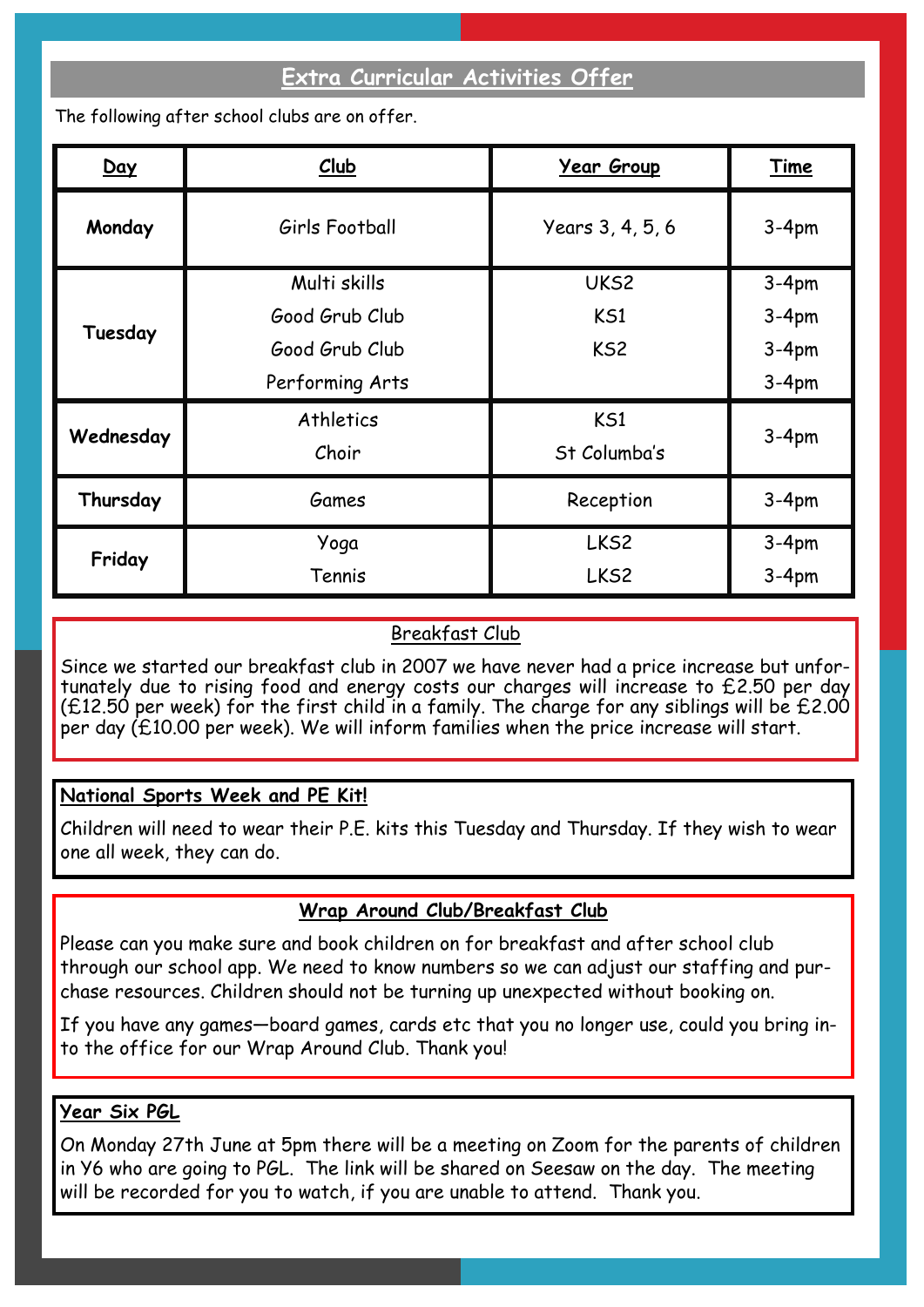## **WOW - The Walk On Wednesday School Challenge!**

#### **WOW—The Walk to School Challenge!**

Our school is taking part in WOW—the walk to school challenge. We record how we travelled to school each day in class on the WOW Travel Tracker. There is a new WOW badge to earn each month by walking, wheeling, cycling, scooting or doing Park and Stride at least once a week, every week.

Walking to school instead of driving

- Protects the Planet
- Is Great for your Health
- Makes Streets Safer

The WOW badges have all been designed by pupils across the UK as part of our annual WOW Badge Design Competition. Find out more about each of the WOW badges at livingstreets.org.uk/wowbadgeguide .

#### **(WOW) Walk on Wednesday Scores!**

Bumblebees Y 1 WOW score was 18 Dragonflies Y 2/1 WOW score was 9

Ladybirds Y2 WOW score was 9

Y3 WOW score was 29

Y 4/3 WOW score was 18

Y 4 WOW score was 13

Y 5 WOW score was 13

6/5 WOW score was 20

Y 6 WOW score was 17

Winners of the Golden Wellies is: Y3!

### **The Adam Ellison foundation Visit**

The Adam Ellison foundation came into our school to speak to us about Knife Crime. The talk was very informative and taught us a lot about the dangers and consequences of knife crime and carrying knives. They told us about how to avoid people who do carry knives and taught us a lot.

By Tilly and Gabriella

## **School Dinners**

### **School Dinners**

The Week commencing Monday 20th June, we will be on week 3 of our new school dinner menu, which can be viewed on the app or school website:



http://stannesprimaryknowsley.co.uk/about-us/school-meals-menu/

## **School Meals 28th June**

We have booked in the schools meals service to visit us on the 28th June to sample some of their meals at 4:30pm. If you would like to attend please let our school office know.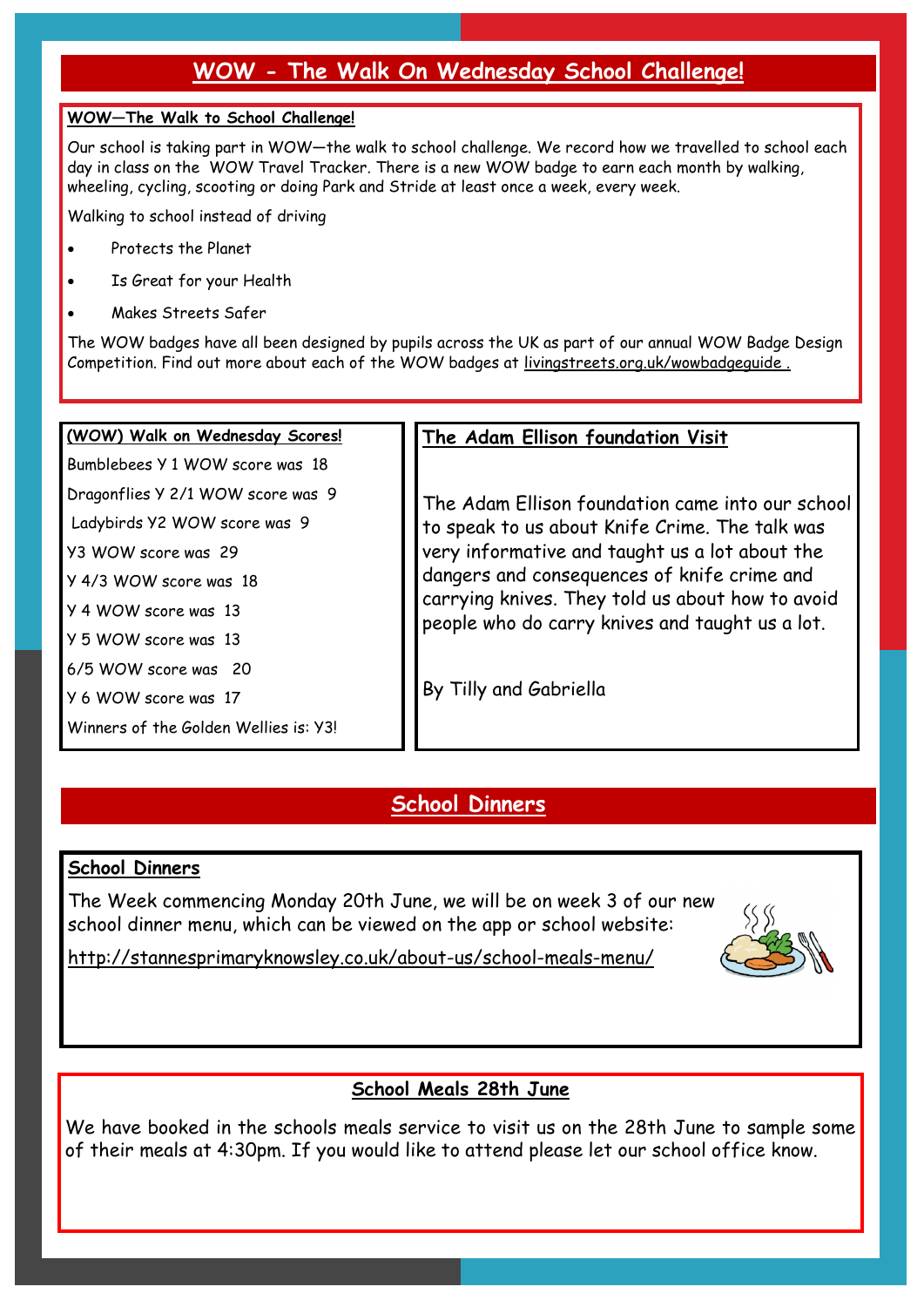## **St. Anne's Catholic Primary School in the Community**

## **Community Events**

- Yoga continues in our school hall with Mrs Mitchell at 6:30pm on Wednesday.
- Saturday July 16th we are aiming for to have our summer fair. If you know anyone who would like to rent a table/stall please let the school know.
- We had a parent forum for our Summer Fair last night thanks to everyone who attended.

### **Sponsor Forms : Sponsored Fitness Circuit**

Many thanks for the sponsorship forms and money that have been collected for our Sponsored fitness Circuit with Jamie Hull.

If there are any remaining Sponsor forms and money, could these be handed to the school office by Wednesday 22nd June 2022 please.

## **National School Sports Week**

Next week is National School Sports Week and we start on Sunday at the junior parkrun Wavertree. Next week the children will take part in sports activities including: Quidditch, Sports Day, Fun Relays, personal challenges around the Commonwealth Games values. The week will culminate in a Daily Mile Run for Hope and as a school community taking over Knowsley parkrun at Stadt Moers at 9am on Saturday 25th June

## **Sports for Champions**

**St Anne's Catholic Primary School** will have an inspirational visit from the UK and European Champion Scooter Rider, Jamie Hull on the **27th of June 2022.**

https://www.sportsforchampions.com/jamie-hull

Our pupils are invited to join a sponsored fitness circuit led by a professional athlete, who will educate, enable, and empower participants with a view to inspire them as champions of tomorrow.

Sports For Champions events are held in support of schools, which keep 60% of the funds raised to spend on resources that will enrich young peoples' education/experience. Professional athletes in need of support are the only other beneficiaries from the remaining 40%.

During the assembly, Sports For Champions athletes show medals and tell their story. Athletes discuss challenges on the road to success, with resilience, nutrition, diet, and dedication forming key topics. Fitness is essential for every young person's general wellbeing in physical and mental health. It is also proven to be a strong booster of learning potential or brain power. By inspiring children as champions of tomorrow, Sports For Champions envision youth growing in all walks of life as healthy, active, community-minded talents.

Your child will shortly receive a Sponsorship form to allow them to gain sponsors for their efforts in the Fitness Circuit led by Jamie Hull.

Details about the collection of Sponsorship will follow in next week's Newsletter. Keep an eye out for updates on Seesaw and our App too.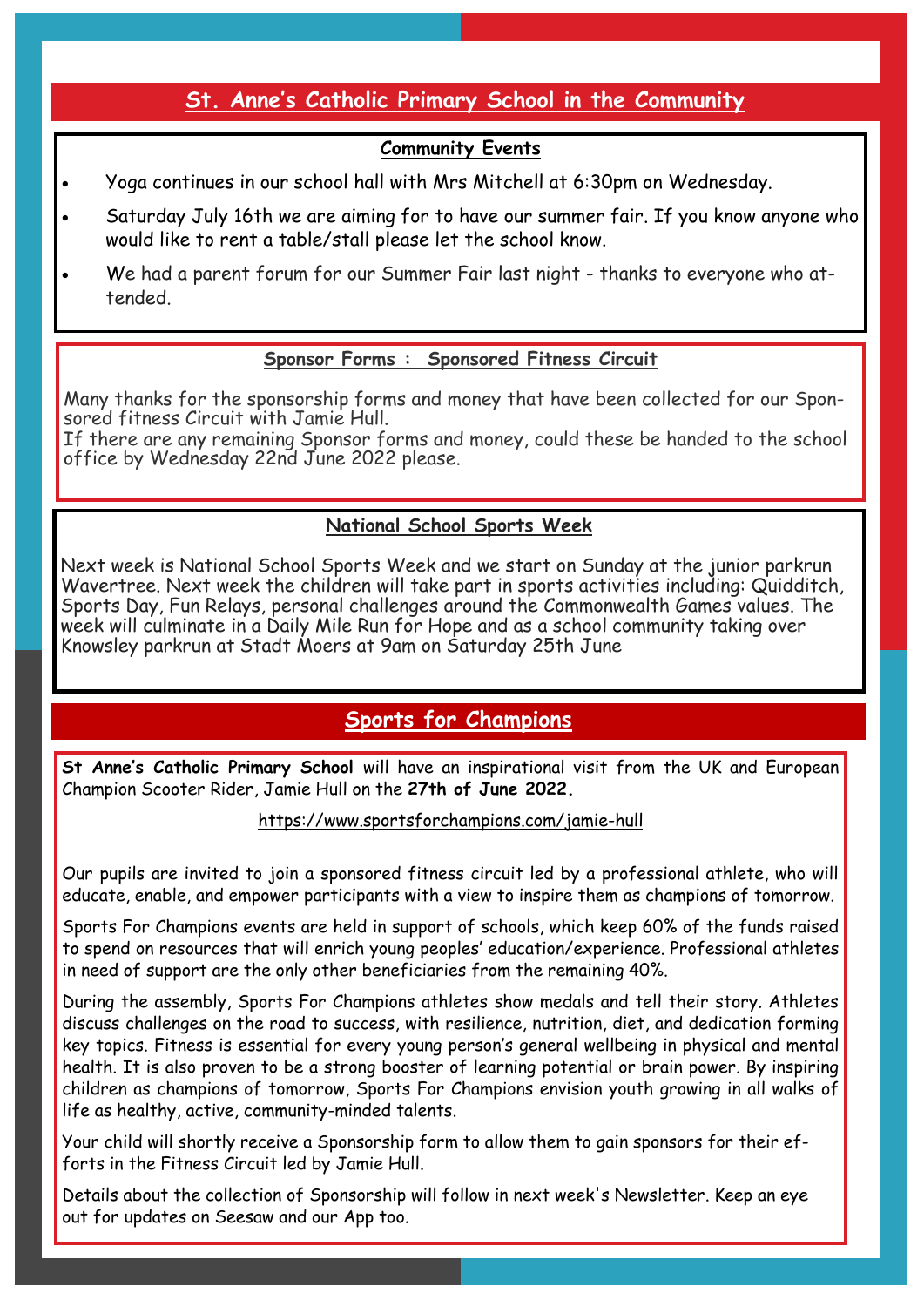

Our Collective Worship focus this week was 'Summer.

Collective Worship

*Our St Anne's Catholic Primary School child focus for next week is: Progress* 

Collective Worship focus for next week is: Empathy Our RE Focus: Universal Church—World St Anne pray for us and our Parish- St Agnes pray for us.

This Wednesday Mrs Bannister's class attended the Good Shepherd Mass at the Metropolitan Cathedral of Christ the King.

They behaved and sang beautifully! Well done!



**Mass Times at St Agnes this weekend**

**Saturday 18th June 2022**

5:30pm Mass

**Sunday 19th June 2022**

9:30am Mass

11:00am Mass